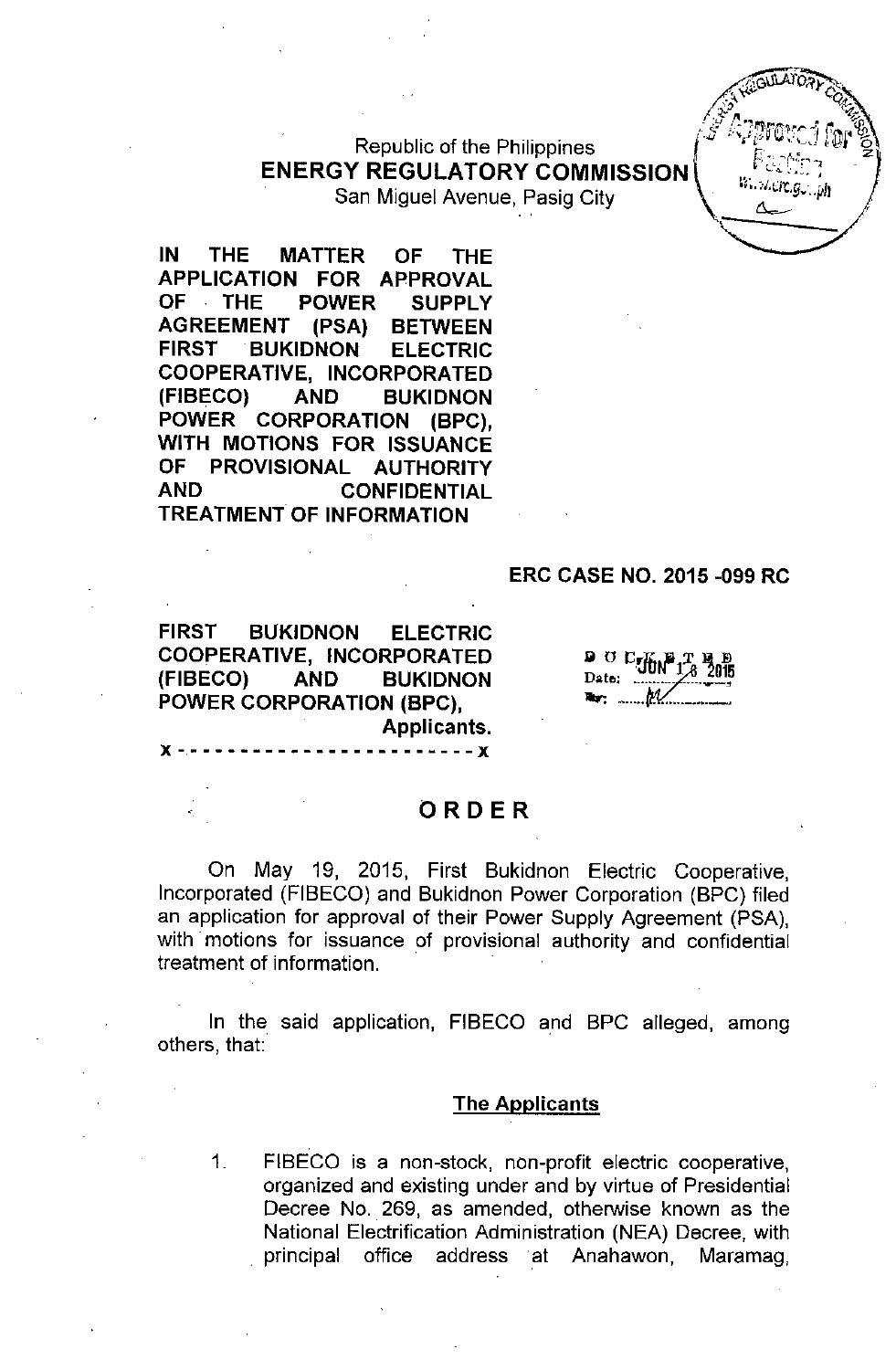Bukidnon. It operates an electric light and power distribution service in the Municipalities of Don Carlos, Kalilangan, Kibawe, Kitaotao, Maramag, Pangantucan, San Fernando, Quezon, Dangcagan, Damulog, Kadingilan, and the City of Valencia, all in the Province of Bukidnon, and the Municipality of Wao in the Province of Lanao del Sur. Copies of its Certificate of Franchise, and Articles of Incorporation and By-Laws are attached to the application;

2. BPC is a stock corporation duly organized and existing under the laws of the Republic of the Philippines with principal address at National Highway, Barangay Barandias, Municipality of Pangantucan, Province of Bukidnon. Copies of its Certificate of Registration, Articles of Incorporation, By-Laws and latest General Information Sheet (GIS) are, likewise, attached to the application;

It is joining FIBECO as co-applicant in this case for approval of the terms and conditions provided in their PSA,

## Nature of the Application

3. Pursuant to Rule 20 (B) of the Commission's Rules of Practice and Procedure (ERC Rules), and other pertinent rules and regulations, this application is being submitted to the Commission for its due consideration and approval of their PSA. A copy of the said PSA is attached to the application;

## Statement of the Facts

4. FIBECO currently sources the bulk of its electricity requirements from the Power Sector Assets and Liabilities Management Corporation (PSALM) and the remainder from King Energy Generation, Incorporated (KEGI) and Crystal Sugar Company, Incorporated (CSCI);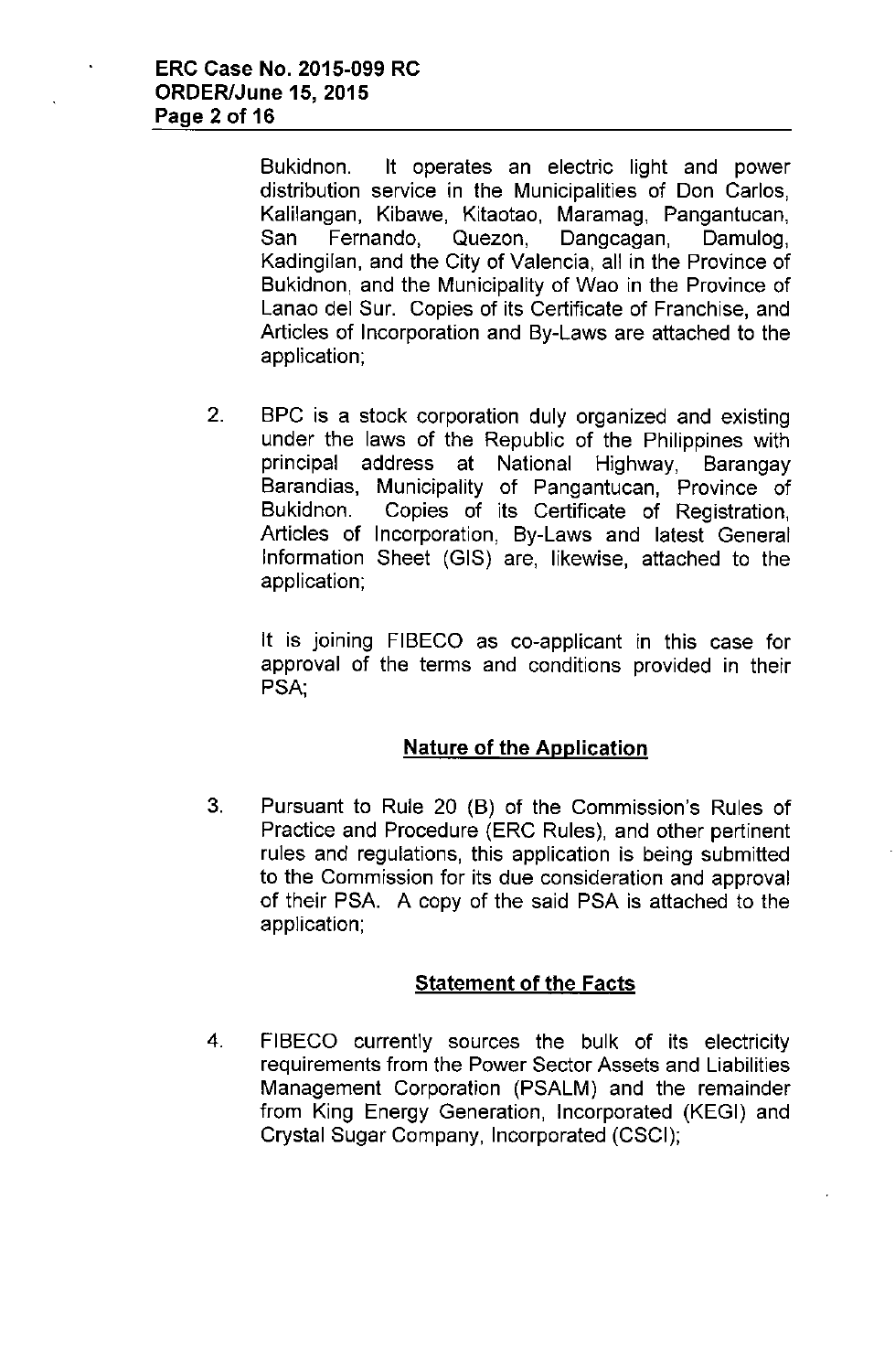- 4.1 On August 26, 2005, PSALM and FIBECO executed a Contract for the Supply of Electric Energy (CSEE) to be in force for a period of ten (10) years. The said CSEE will expire on August 26, 2015. PSALM has also confirmed that it has insufficient capacity to supply the additional power requirements of the Mindanao distribution utilities beyond the contracted energy and equivalent demand in its existing CSEEs; and
- 4.2 To avoid power curtailment, FIBECO entered into: (a) a PSA with KEGI for 3 MW for a term of ten (10) years from 2011-2021; and (b) a non-firm power supply agreement with CSCI for an average power of 4 MW from September 6, 2010 until such time that CSCl's facility becomes a Feed-In Tariff (FIT) eligible renewable energy plant;
- 5. FIBECO's load requirement at present is, on average, 31.54 MW on a monthly basis. With 24.3 MW supplied under the PSALM CSEE and the PSAs with KEGI and CSCI providing the remaining demand, it currently has a supply deficiency of 2 MW to 5 MW on a monthly basis resulting in rotating brown-outs in its franchise area. This deficiency in supply persists in the entire Island of Mindanao and has been recognized by the Department of Energy (DOE), prompting the latter to issue various Department Circulars to address the critical supply situation in Mindanao including DC2010-03-0003 and DC2012-03-0004 which call for distribution utilities to ensure that the power requirements within their franchise areas are adequately covered by supply contracts;
- 6. In addition to the supply deficiency to meet the current demand in FIBECO's franchise area, the energy requirement of its member-consumers is expected to increase in the next few years as demonstrated by its Actual and Forecasted Load Data and Distribution Development Plan (DDPC), copies of which are, likewise, attached to the application;
- 7. The expiration of the PSALM CSEE in 2015 coupled with the projected increase in FIBECO's energy requirements are expected to intensify this existing shortage of the energy available to its member-consumers;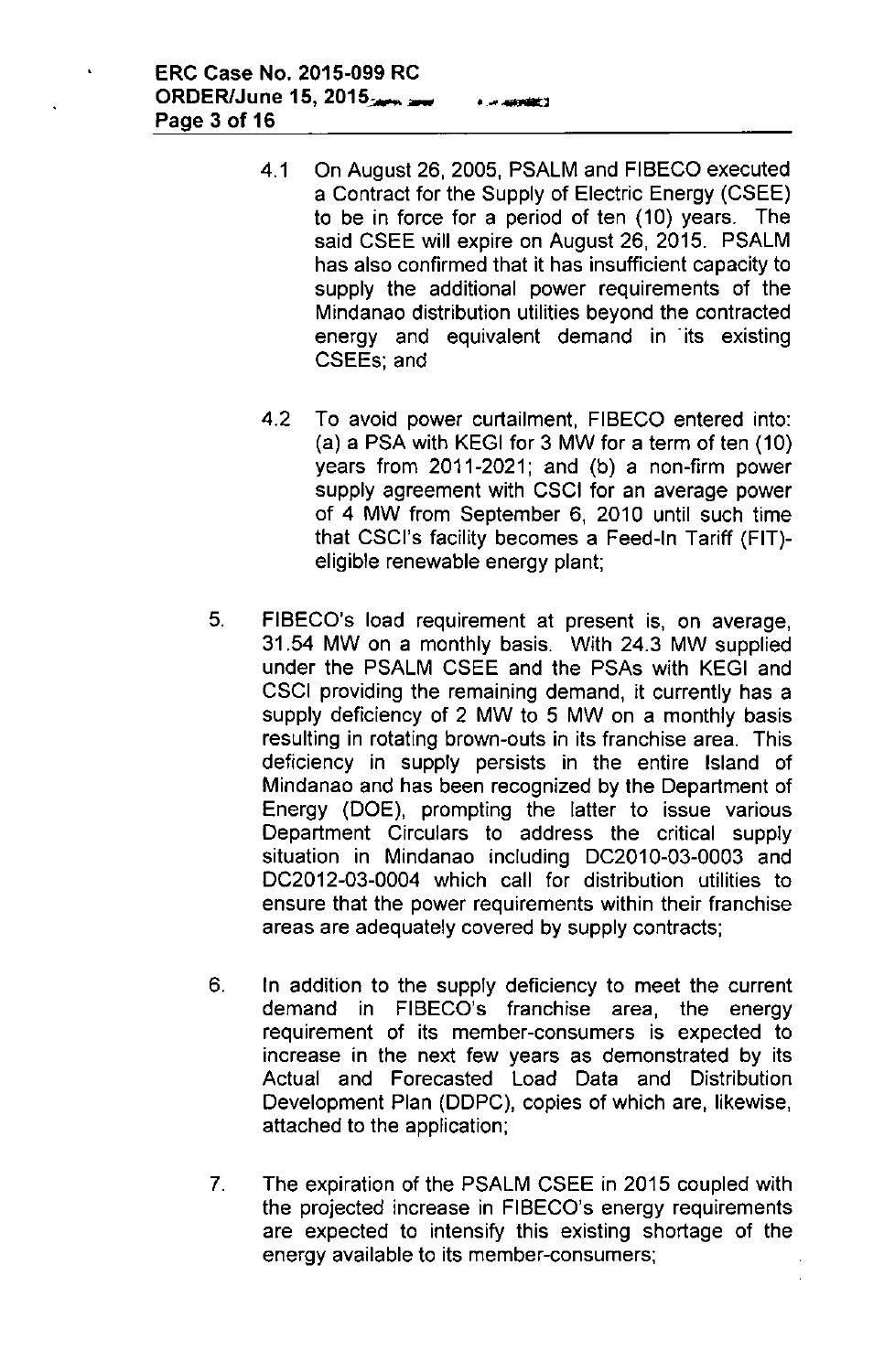- 8. The current power crisis in Mindanao underscores the need for FIBECO to enter into a bilateral agreement with generation companies with other sources of power to augment its supply;
- 9. Cognizant of the impending shortfall, by 2010 FIBECO began searching for additional sources of power and had discussions with various generation companies. Thus sometime in 2014, they began exploratory discussions on the possibility of BPC addressing FIBECO's energy shortage;
- 10. By late 2014, and after BPC had secured its Environmental Compliance Certificate (ECC) from the Department of Environment and Natural Resources (DENR), FIBECO finalized its negotiations with the former for the execution of their PSA;
- 11. The execution of the said PSA is attractive to FIBECO for the following reasons:
	- 11.1 BPC is committed to construct a 4.8 MW Diesel/Bunker Fuel Power Plant located in the Municipality of Pangantucan, Bukidnon (Facility);
	- 11.2 The Facility will address the impending energy shortage faced by FIBECO and its franchise area brought about by the nearing expiration of the PSALM CSEE and the expected increase in the energy requirements of its member-consumers; and
	- 11.3 BPC has committed to build the Facility in the shortest possible period and, in fact, has already ordered the two (2) diesel engine generators from its supplier;
- 12. On October 16, 2014, they signed and executed the PSA subject of the instant application. A copy of the Board Resolution attesting to the authority of FIBECO and its authorized representatives to enter into the PSA with BPC is attached to the application;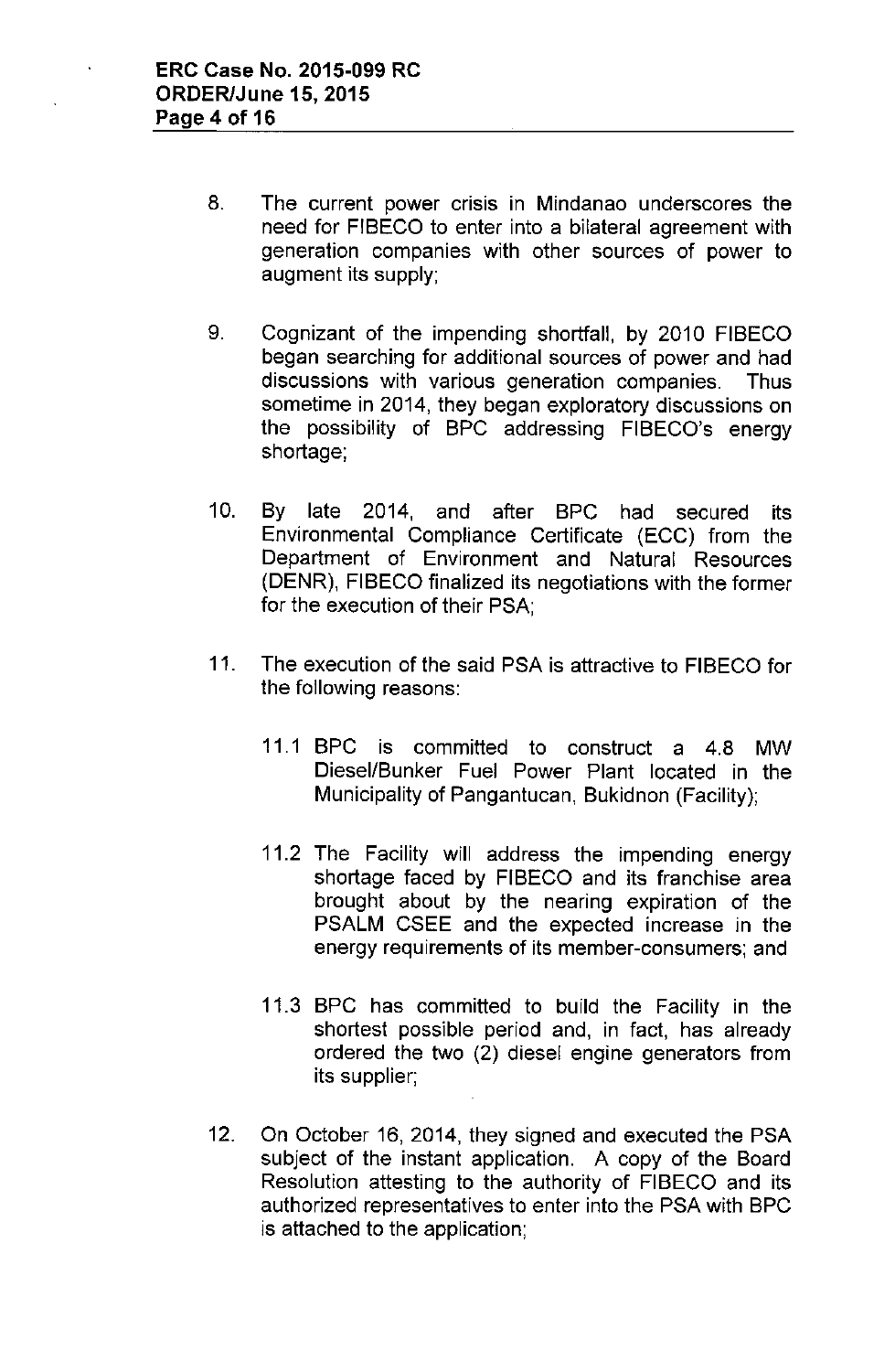### Abstract of the PSA and Other Relevant Information

- 13. In order to supply power to FIBECO under the PSA, BPC shall construct, own, operate, manage and maintain a 4.8 MW Diesel/Bunker Fuel Power Plant;
- 14. Salient Features of the PSA. Their PSA contains the following salient terms and conditions:
	- 14.1 Term. The PSA has a term or contract period of fifteen (15) years commencing from Closing Date, renewable for another fifteen (15) years, upon mutual agreement of the parties. The term shall, likewise, be extended, day for day, for the duration of any Force Majeure Event;
		- 14.1.1 The Closing Date shall be on March 15, 2015 or on such date after March 15 2015, as may be provided by BPC under the pertinent terms of the PSA, when all of the following conditions precedent have been achieved: (a) receipt by BPC of a certificate executed by the corporate secretary of FIBECO attesting that the Board of Directors of FIBECO has adopted resolutions: (i) authorizing FIBECO to execute, enter into, deliver the PSA and the performance of its obligations thereunder; and (ii) designating the person authorized to execute the PSA on behalf of FIBECO; (b) FIBECO's submission of the Security Deposit to BPC; (c) receipt by BPC of all permits, license, and other requirements necessary for the operation of the Facility; (d) approval by the Commission of the PSA, including the pricing structure set out therein with the grant of any provisional authority being considered as satisfaction of this condition; and issuance by the Commission of a Certificate of Compliance (COC) in favour of BPC; and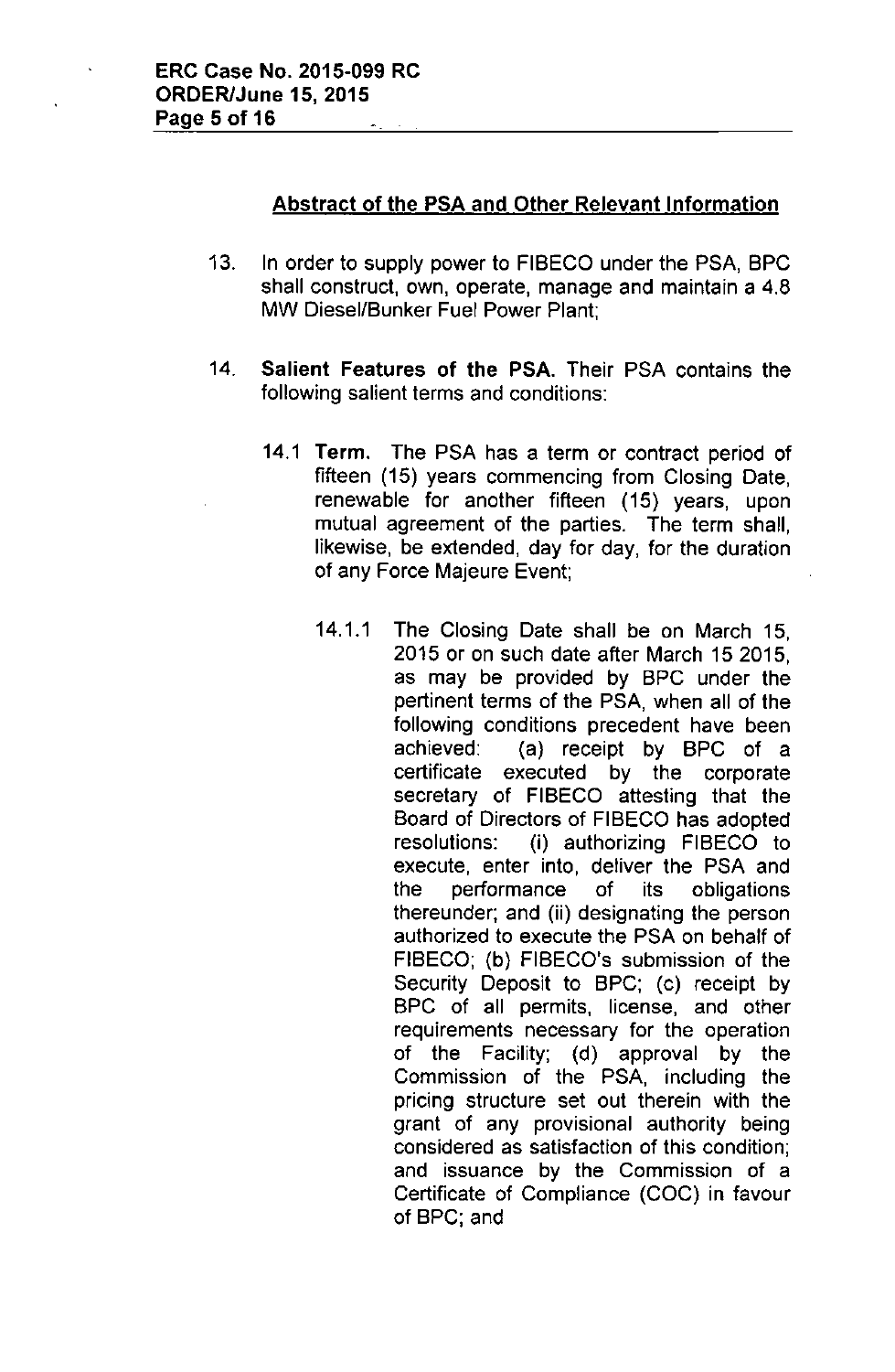- 14.1.2 All of such conditions precedent have either been achieved or are in the process of being finalized except for the provisional or final approval by the Commission of the PSA:
- 14.2 Contract Energy. BPC offers all electricity generated exclusively to FIBECO and the latter shall take and pay for all electricity generated by the Facility. The said Facility is expected to produce up to 4400 kW; and
- 14.3 Commercial Operations. During the term of the PSA, fees for each Billing Period shall be calculated using a fixed rate as indicated below. The Contract Energy Fee (CEF) for every month is projected to be PhP5,4834/kWh subject to the escalation factors:

14.3.1 Electricity Rates.

| Capacity Fee (CF)     | $=$ PhP675/kW/month |
|-----------------------|---------------------|
| Fixed O&M (FOM)       | $=$ PhP287/kW/month |
| Billing Capacity (BC) | $= 4.400$ kW        |

### 14.3.2 Contract Energy Fee per Month.

### CEF = CFxBC+(FOMxIFfxBC)+(VOMxIFvxED)+(FLxED)

Where:

| $=$ Billing Capacity                  |
|---------------------------------------|
| = Contract Energy Fee in PhP          |
| = Capacity Fee in PhP/kW/Month        |
| = Energy Delivered in kWh             |
| $FOM = Fixed O&M$ fee in PhP/kW/month |
| $=$ Fuel and Lube Oil                 |
| = Inflation Factor Fixed              |
| $=$ Inflation Factor Variable         |
| = Variable Charge per Month in PhP/kW |
|                                       |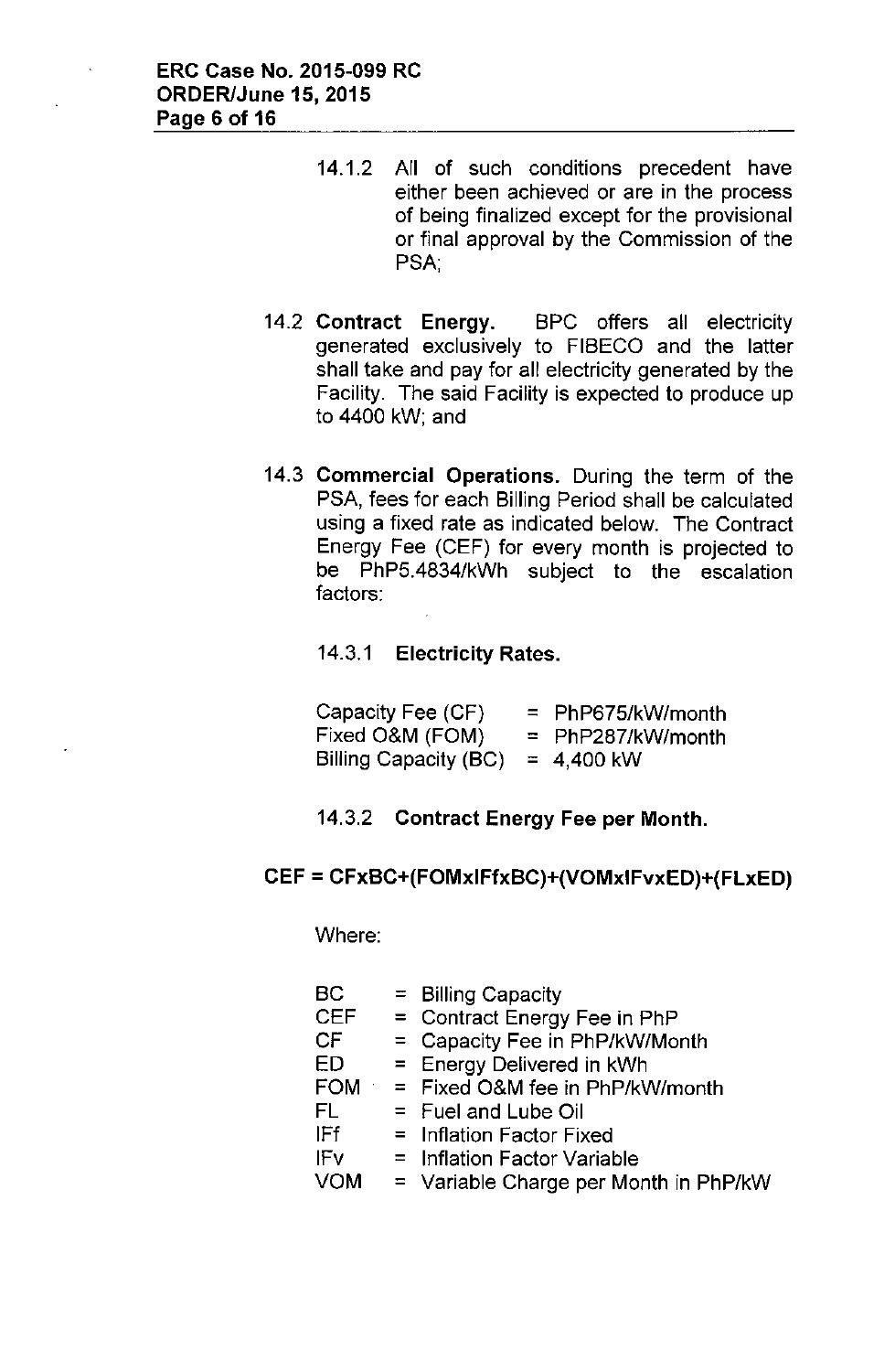# 14.3.3 Computation of Power Purchased.

## **GENSET INPUT**

| General Terminal Output at site conditions (kW/unit) | $\equiv$ | -2200 |
|------------------------------------------------------|----------|-------|
| Number of units installed                            | $= 2$    |       |
| Generator Total Output at site condition in kW       | $=$      | 4400  |
| SLOC, Plant HFP (1/kWh)                              | $= 0.25$ |       |

# PLANT OPERATION OUTPUT

| <b>Capacity Factor</b>              |          | 90%                 |
|-------------------------------------|----------|---------------------|
| Hours/Day                           | $=$      | 8                   |
| Days/year                           | ≂        | 350                 |
| Total                               | $=$      | 2800 hours          |
| Average Demand                      | $\equiv$ | 4400 kW             |
| <b>Energy Consumption per Year</b>  | $=$      | 12,320,000 kWh/year |
| <b>Energy Consumption per Month</b> | $\equiv$ | 1,026,666.67        |

# CONTRACT ENERGY FEES

# CEF = CFxBC+(FOMxIFfxBC)+(VOMxIFvxED)+(FLxED)

| Capacity Fee (CF)               | PhP675/kW/month |                                                       |
|---------------------------------|-----------------|-------------------------------------------------------|
| Billing Capacity (BC)           | ⋍<br>$=$<br>=   | 4,400 kW<br>PhP2,971,277/month<br>PhP2.894/kWh        |
| Fixed O&M (FOM)                 | =<br>$=$<br>=   | PhP287/kW/month<br>PhP1,262,500/month<br>PhP1.230/kWh |
| Inflation Factor Fixed (IFf)    | $=$             | 1                                                     |
| Variable O&M (VOM)              | $=$             | PhP1.3596 /kWh                                        |
| Inflation Factor Variable (IFv) |                 |                                                       |

 $\mathfrak{f}$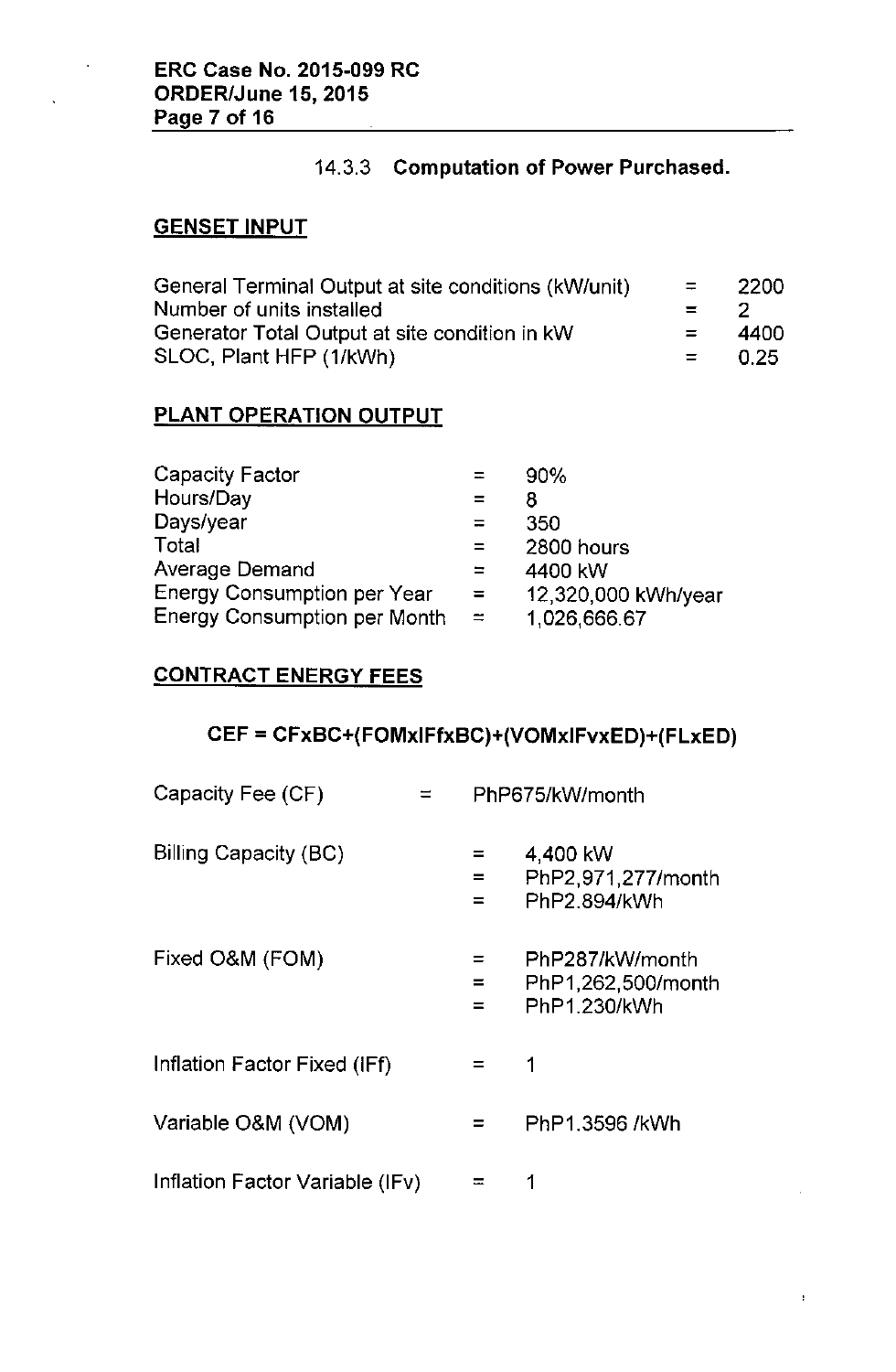| <b>Energy Delivered</b>                | $=$ $-$<br>$\equiv$ $\equiv$ | 1,026,667 kWh<br>PhP1,395,833/month<br>PhP1.360/kWh |
|----------------------------------------|------------------------------|-----------------------------------------------------|
| Total Contract Energy Fee <sup>1</sup> | $=$ $-$                      | PhP5,629,610/month<br>PhP5.4834/kWh                 |

15. Rate Implication. An analysis was conducted to determine the impact of the implementation of the PSA on FIBECO's generation costs when the Facility commences commercial operation in 2015 vis-a-vis FIBECO procuring power from other sources. A detailed discussion of the rate impact analysis and its Forecasted Power Supply are, likewise, attached to the application, and a summary of which is illustrated in the following table:

| <b>Particulars</b> | <b>Without BPC</b> | <b>With BPC</b> | <b>Difference</b> |
|--------------------|--------------------|-----------------|-------------------|
| Year               | PhP/kWh            | PhP/kWh         | PhP/kWh           |
| 2014               | 3.5396             |                 |                   |
| 2015               | 6.6259             | 6.3033          | 0.3227            |
| 2016               | 6.8301             | 6.5275          | 0.3026            |
| 2017               | 6.9677             | 6.6616          | 0.3060            |
| 2018               | 7.0492             | 6.7598          | 0.2894            |

The expected average increase in FIBECO's generation rate with the supply from BPC is PhPO.2730 PhP/kWh. This is based on the following assumptions:

- 15.1 The Expiration of, or reduced supply from, the PSALM CSEE by 2015;
- 15.2 Without BPC, FIBECO will source supply from the Interim Mindanao Electricity Market (IMEM) and/or available diesel power plants;
- 15.3 The average rate impact is computed based on forecasted sales for the relevant period, which takes into account the increase in demand in FIBECO's franchise area; and

 $<sup>1</sup>$  Excluding Fuel Cost as it is a pass-on to member-consumers</sup>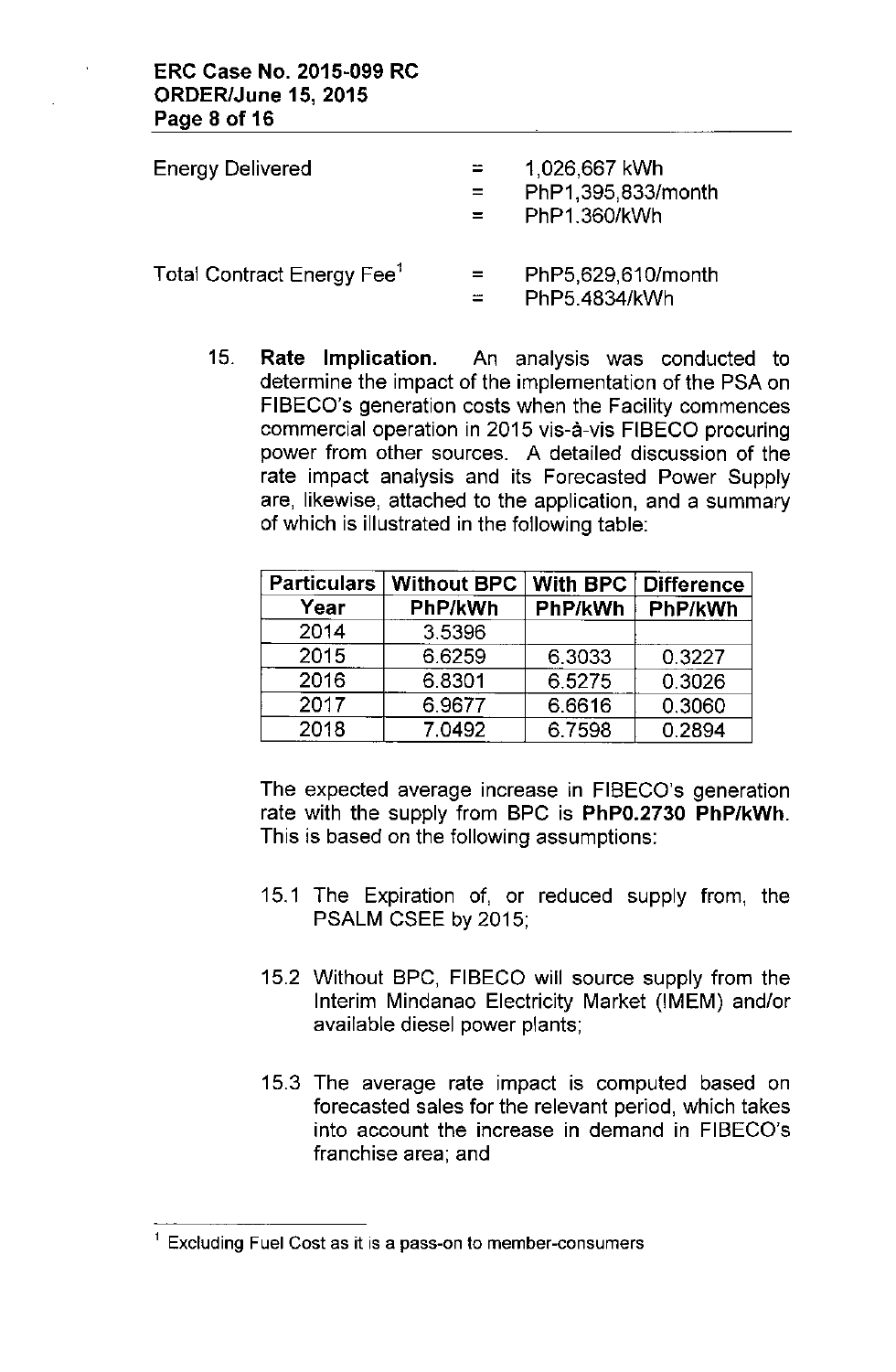- 15.4 The average rate impact is computed based on the assumption that additional power from FDC Misamis Power Corporation's coal-fired power plant will begin commercial operations in 2017;
- 16. The benefits that will redound to FIBECO's memberconsumers are immediate and tangible due to the significant decrease in rotating brownouts in the franchise area, which will improve the living conditions of residential customers and bolster the local economy as well as attract additional investments in the area;
- 17. In support of the instant application, they are providing the Commission with the following documents, in addition to the attachments specified above:

| <b>Description of Document</b>                  | <b>Annex</b> |
|-------------------------------------------------|--------------|
| BPC's Sources of Funds/Financial Plans          | K and K-1    |
| Summary of BPC's Project Cost                   |              |
| BPC's cash flow                                 | М            |
| Basis for purchased power rate                  | N and N-1    |
| Soft copy of financial model of project         |              |
| <b>BPC's Fuel Supply Agreement</b>              | P and P-1    |
| <b>Technical Description of the Plant</b>       | O            |
| <b>BPC Environmental Compliance Certificate</b> | R            |
| Sworn Statement of Procurement Process          | S            |
| DOE Certificate of Endorsement                  |              |

18. COC. Pursuant to ERC Resolution No. 9, Series of 2010, BPC shall file the necessary application for a COC no later than three (3) months prior to the commencement of commercial operations;

# Motions for Provisional Authority and Confidential Treatment of Information

19. They move for the issuance of a provisional approval of the PSA pending trial on the merits thereof, upon the following reasons: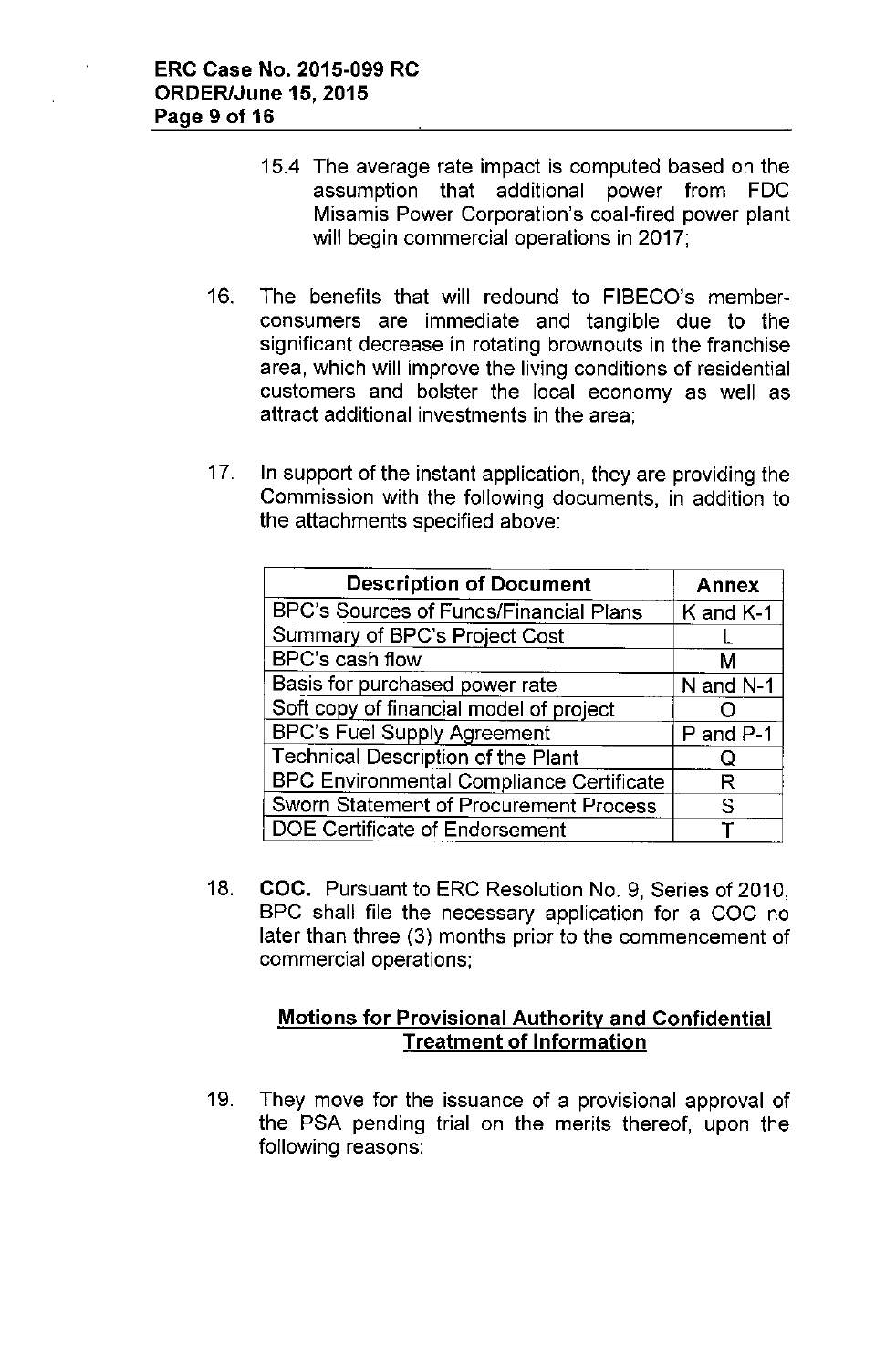- 19.1 Mindanao Power Crisis. The power shortage in Mindanao has remained a critical problem for FIBECO which continues to suffer rotating brownouts. A bilateral agreement, such as the PSA, will significantly aid it in minimizing or even eliminating the rotating brownouts in its franchise area, which has had a debilitating impact upon the local economy. The said PSA is also among the measures taken by FIBECO to comply with the DOE's directives under DC2010-03-0003 and DC2012-03-0004 which call for distribution utilities to ensure that the power requirements within their franchise areas are adequately covered by supply contracts;
- 19.2 Insufficiency of PSALM's Supply. The insufficient capacity under the PSALM CSEE makes imperative an additional influx of bilateral supply to answer for the supply deficiency, lest FIBECO be compelled to resort to the unpredictable and expectedly higher prices in the IMEM or, worse, be curtailed for insufficient contracted capacity. They request the Commission to take official notice of PSALM's Electric Power Industry Reform Act (EPIRA) mandated efforts to privatize the assets of the National Power Corporation (NPC) in Mindanao, including the ongoing privatization activity for the Mt. Apo geothermal facilities, which are providing significant capacities to NPC and the privatization of which is expected to accelerate the reduction of PSALM's supply to FIBECO under the CSEE; and
- 19.3 Continuing demand Growth. As illustrated in its DDP, FIBECO is expecting a growth in the total demand of its end-users so that, coupled with insufficiency of the PSALM capacity, there is a wide supply gap that urgently needs to be filled. Without its PSA with BPC, FIBECO will be incapable of satisfying the electricity requirements of its memberconsumers who must be forced to suffer brownouts resulting from its curtailment;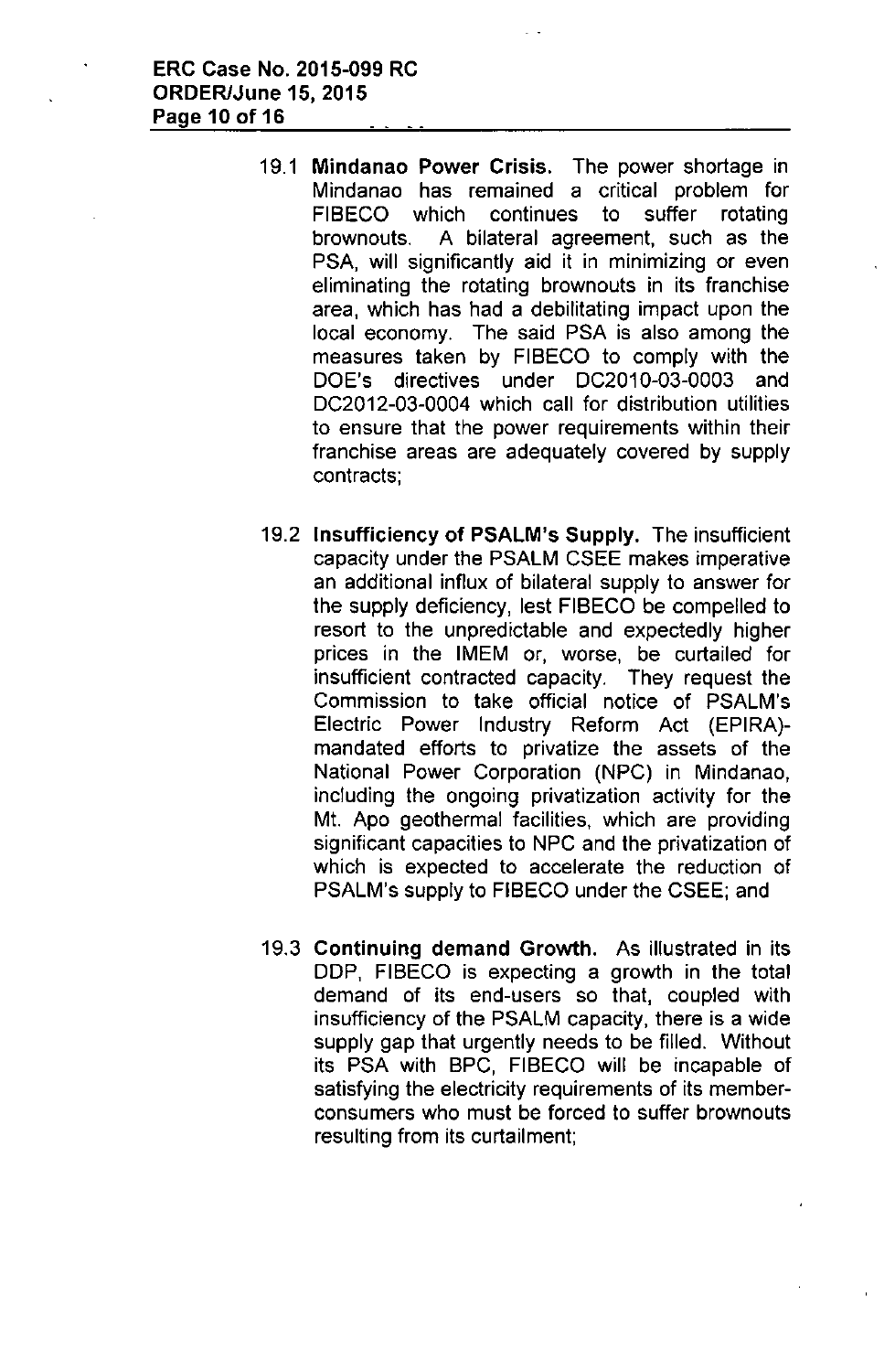- 20. In view of the foregoing, they request the Commission for the provisional approval of the PSA so that the obligation of BPC to supply energy therein may commence, which will enable the said PSA to achieve Commercial Operation Date by 2015 when FIBECO's supply gap becomes critical. This will minimize and possibly avoid the power interruptions which have caused irreversible losses upon the economic productivity within FIBECO's franchise area. An affidavit in support of the prayer for the issuance of provisional authority is attached to the application;
- 21. Furthermore, considering that under Article 8 of the PSA, each party undertook to keep in strict confidence and not disclose to any third party the terms or conditions of the said PSA and all confidential Information of the other party, they have agreed which information, in particular, they deem sensitive considering that these documents contain certain non-public information, data and calculations involving business operations and financial trade secrets reflecting BPC's investment and business strategy;
- 22. Thus, for the foregoing reasons, pursuant to Rule 4 of the ERC Rules, which provides that the Commission may, upon request of a party and determination of the existence of conditions that warrant such remedy, treat certain information submitted to it as confidential, they **move that Annexes UK", "K\_1," "L", "M", "N," "N\_1,"** "O," "P" and "P-1" not be disclosed and be treated as confidential documents;
- 23. They submit one (1) copy of Annexes "K", "K-1," "L", **"M"** " **"N" "N-1"**, **"0"**, **uP" and "P\_1" in a sealed** envelope, with the envelope and each page of the documents stamped with the word *"Confidenliaf';* and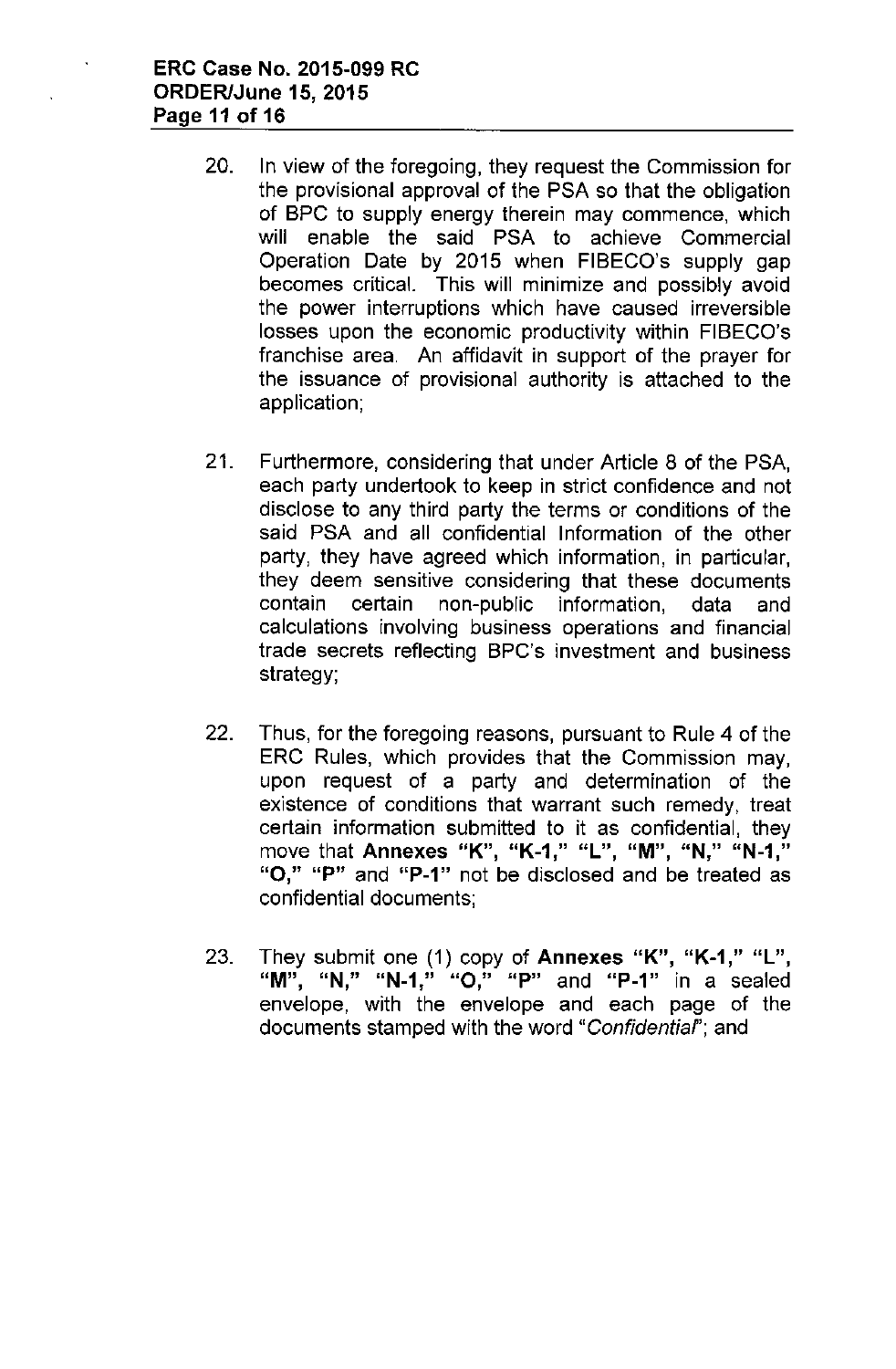### **Prayer**

- 24. Thus, they pray, that the Commission:
	- 24.1 Issue an Order treating Annexes "K", "K-1," "L", **"M", "N,"** "N~1,"**"0," uP" and "P-1" and the** information contained therein as confidential and directing their non-disclosure pursuant to Rule 4 of the ERC Rules of Practice and Procedure as well as prescribing guidelines for the protection thereof;
	- 24.2 Pending trial on the merits, provisionally approve the PSA; and
	- 24.3 After trial on the merits, approve, with finality, the said.

Finding the said application to be sufficient in form and substance with the required fees having been paid, the same is hereby set for jurisdictional hearing, expository presentation, pre-trial conference and evidentiary hearing on July 24, 2015 (Friday) at nine o'clock in the morning (9:00 A.M.) at FIBECO's Main Office, Anahawon, Maramag, Bukidnon.

FIBECO and BPC are hereby directed to cause the publication of the attached Notice of Public Hearing, at their own expense, twice (2x) for two (2) successive weeks in two (2) newspapers of general circulation in the Philippines, with the date of the last publication to be made not later than ten (10) days before the date of the scheduled initial hearing. They are also directed to inform the customers within FIBECO's franchise area, by any other means available and appropriate, of the filing of the instant application, their reasons therefor, and of the scheduled hearing thereon.

Let copies of the application, this Order, and the attached Notice of Public Hearing be furnished the Office of the Solicitor General (OSG), the Commission on Audit (COA) and the Committees on Energy of both Houses of Congress. They are hereby requested, if they so desire, 'to send their duly authorized representatives at the scheduled hearing.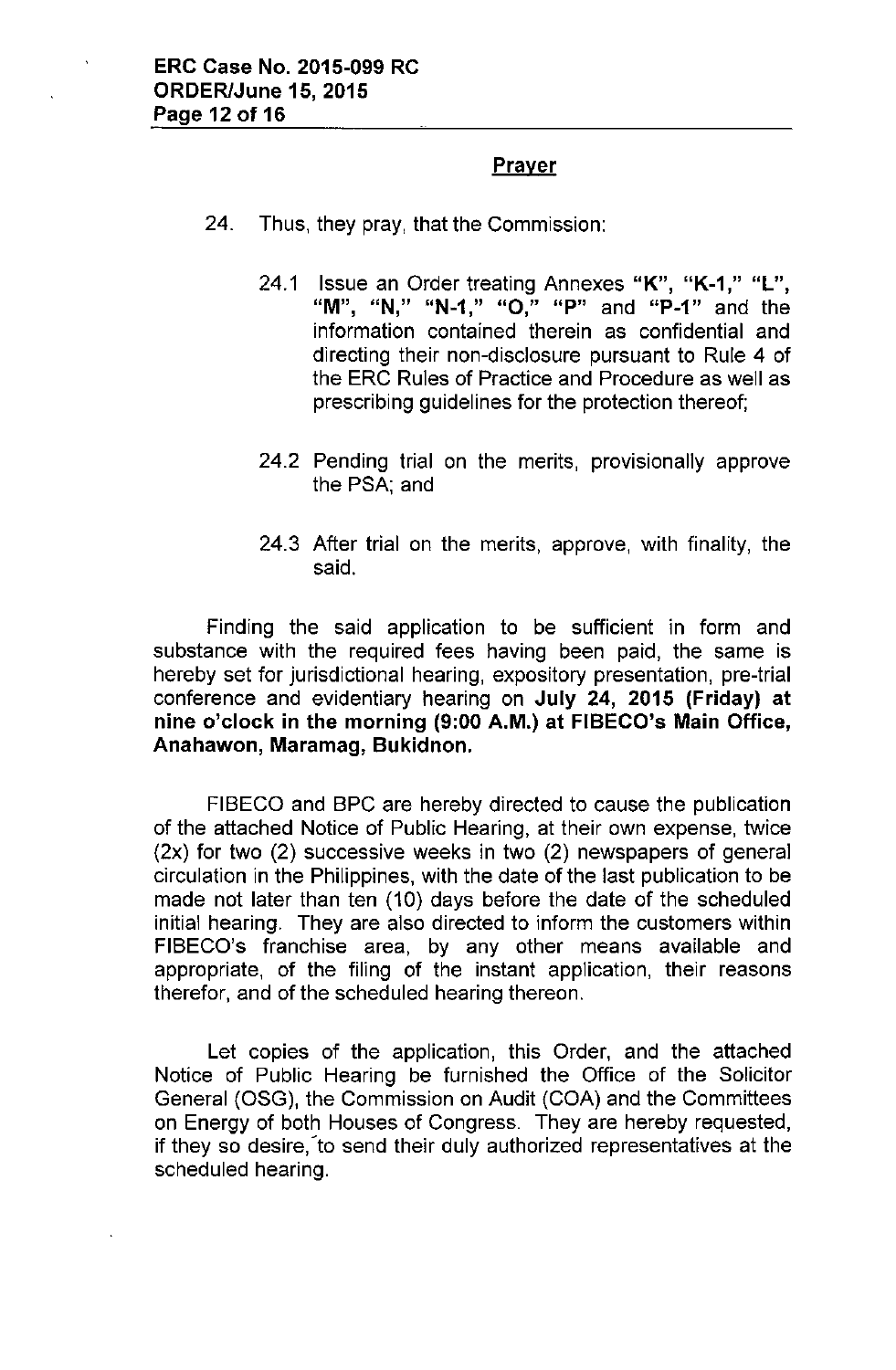Likewise, let copies of this Order and the attached Notice of Public Hearing be furnished the Offices of the Mayors of the City and Municipalities within FIBECO's franchise area and the Provincial Governors of Bukidnon and Lanao del Sur for the appropriate posting thereof on their respective bulletin boards.

FIBECO and BPC are hereby directed to furnish all those making requests therefor with copies of the application and its attachments, subject to reimbursement of reasonable photocopying costs.

On the date of the initial hearing, FIBECO and BPC must submit to the Commission their written Compliance with the jurisdictional requirements attaching therewith, methodically arranged and duly marked, the evidences of the actual posting and publication of the Notice of Public Hearing consisting of certifications issued to that effect, signed by the afore-mentioned Mayors and Governors or their duly authorized representatives, bearing the seals of their offices, and the affidavits of the Editors or Business Managers of the newspapers where said Notice of Public Hearing were published together with the complete issues of the said newspapers, and such other proofs of compliance with the requirements of the Commission.

FIBECO and BPC and all interested parties are directed to submit, at least five (5) days before the date of initial hearing and pretrial conference, their respective Pre-Trial Briefs containing, among others:

- (a) A summary of admitted facts and proposed stipulation of facts;
- (b) The issues to be tried or resolved;
- (c) The documents or exhibits to be presented, stating the purposes thereof and proposed markings therefore; and
- (d) The number and names of the witnesses, with their written testimonies **in** an individual affidavit form, to be attached to the Pre-Trial Brief.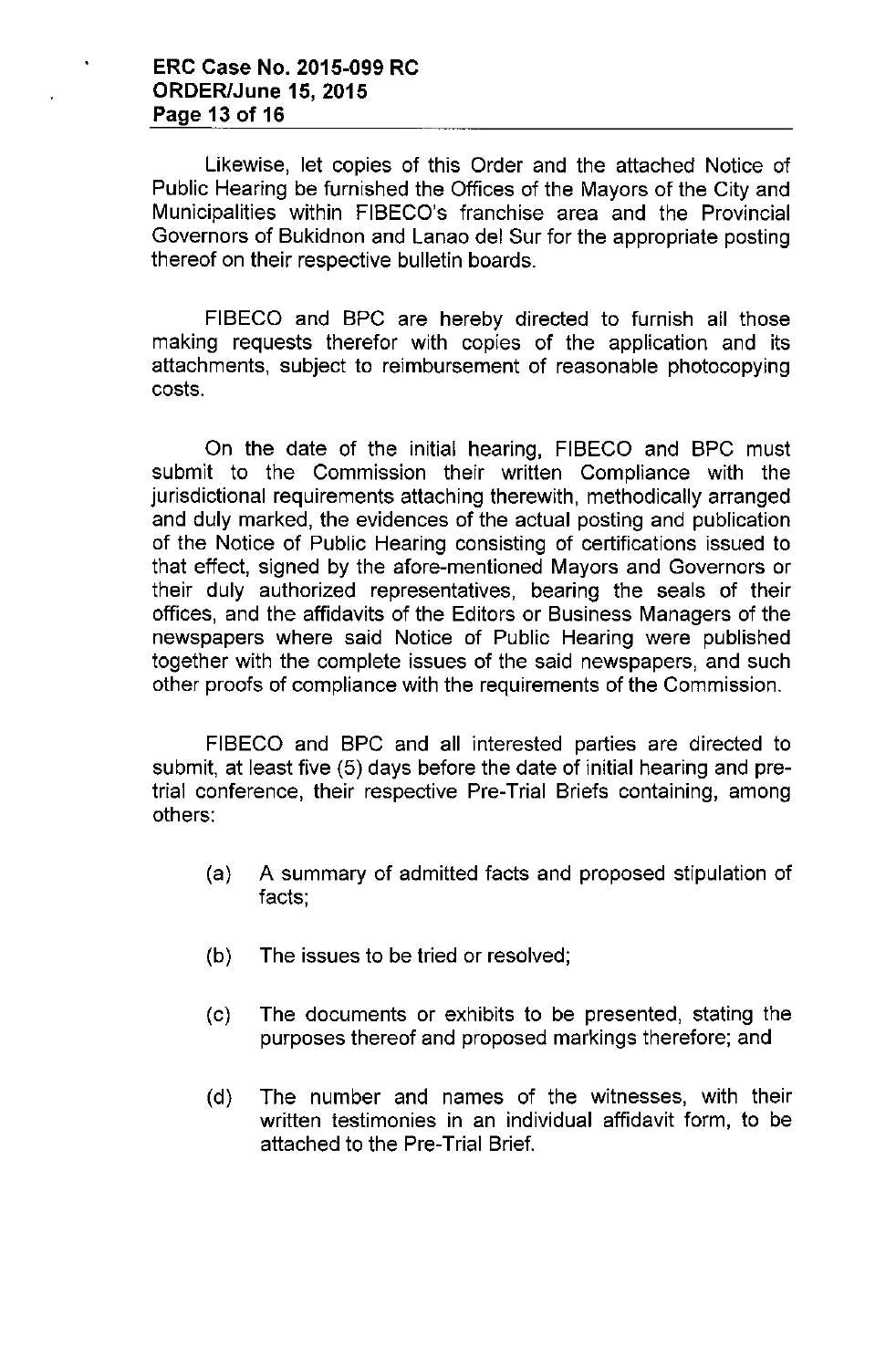Failure of FIBECO and BPC to submit the required Pre-Trial Brief and Judicial Affidavits of their witnesses within the prescribed period shall be a ground for cancellation of the scheduled hearing, and the resetting of which shall be six (6) months from said date of cancellation.

As part of the pre-trial conference, FIBECO and BPC must also be prepared to make an expository presentation of their application, aided by whatever communication medium that they may deem appropriate for the purpose, in order to put in plain words and explain, for the benefit of the member-consumers and other concerned parties, what the application is all about and the reasons and justifications being cited in support thereof.

#### SO ORDERED.

Pasig City, June 15, 2015.

FOR AND BY AUTHORITY OF THE COMMISSION:

*J*<sup>∉En</sup> *a*<br> **ENAIDA G. CRUZ-DUCUT**<br>
ENAIDA G. CRUZ-DUCUT Chairperson<sub>cted</sub> 4

nMm/FIBECO and BPC PSA/2015-099 RC/initial order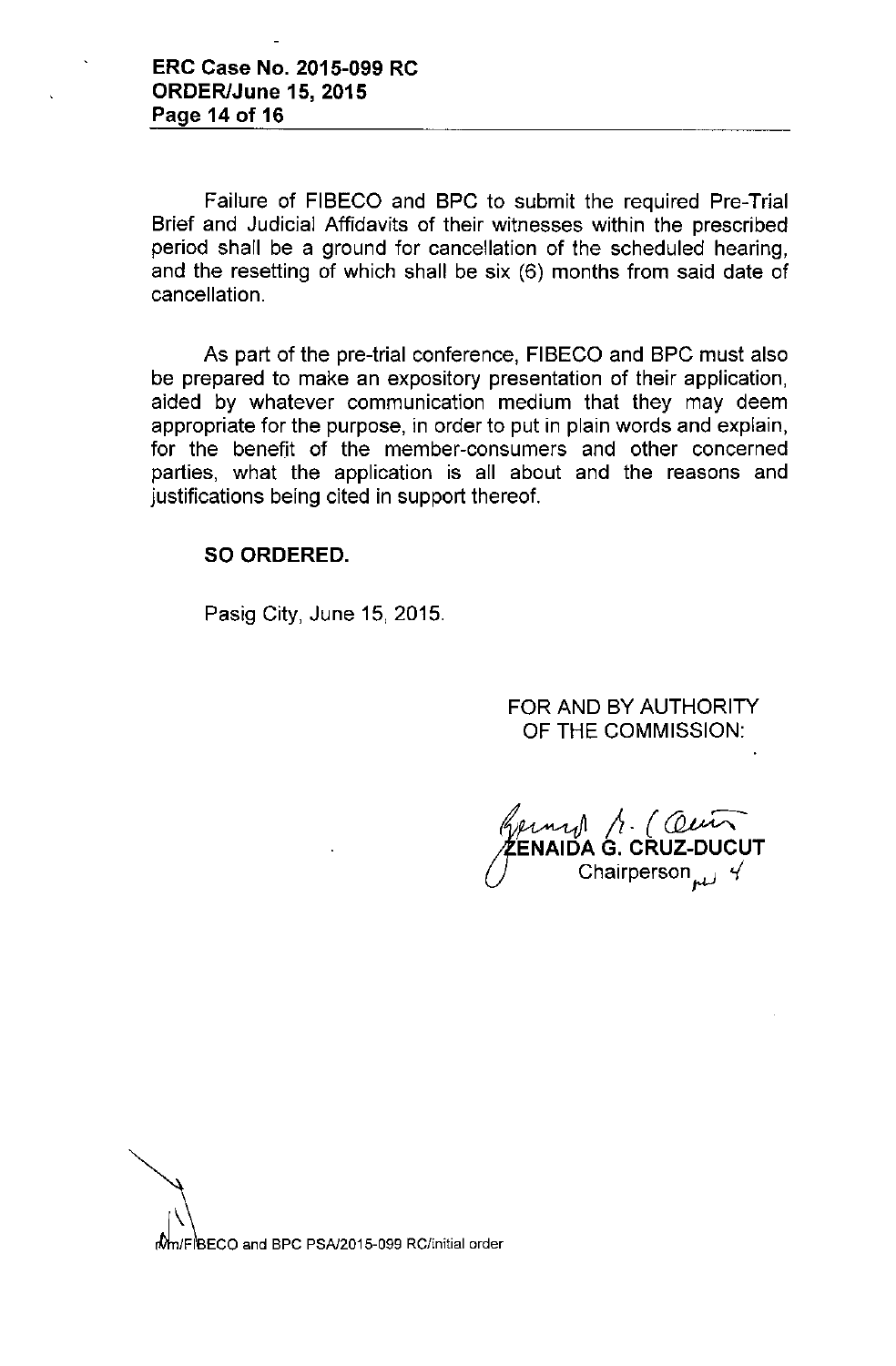Copy Furnished:

- 1. **Atty. Amido O. Inumerable** *Counsel for FIBECO* 405 Elisa St., U.E. Village, Cainta, Rizal
- 2. **Puyat Jacinto and Santos** *Counsel for Applicant BPC* standon of *ripplicalit Britannia*<br>5<sup>th</sup> and 12<sup>th</sup> Floors, VGP Cente *(Formerly the ManiiaBank Bldg.)* 6772 Ayala Avenue, Makati City
- 3. **First Bukidnon Electric Cooperative, Inc. (FIBECO)** Anahawon, Maramag, Bukidnon
- 4. **Bukidnon Power Corporation (BPC)** National Highway, Barangay Barandias, Pangantucan, Bukidnon
- 5. **Office of the Solicitor General (OSG)** 134 Amorsolo Street, Legaspi Village, City of Makati 1229
- 6. **Commission on Audit (COA)** Commonwealth Avenue, Quezon City 1121
- 7. **Senate Committee on Energy** GSIS Building, Roxas Boulevard, Pasay City 1300
- 8. **House of Representatives Committee on Energy** Batasan Hills, Quezon City 1126
- 9. **Office of the Municipal Mayor** Maramag, Bukidnon
- 10. **Office of the Municipal Mayor** Quezon, Bukidnon
- 11. **Office of the Municipal Mayor** Don Carlos, Bukidnon
- 12. **Office of the Municipal Mayor** Kitaotao, Bukidnon